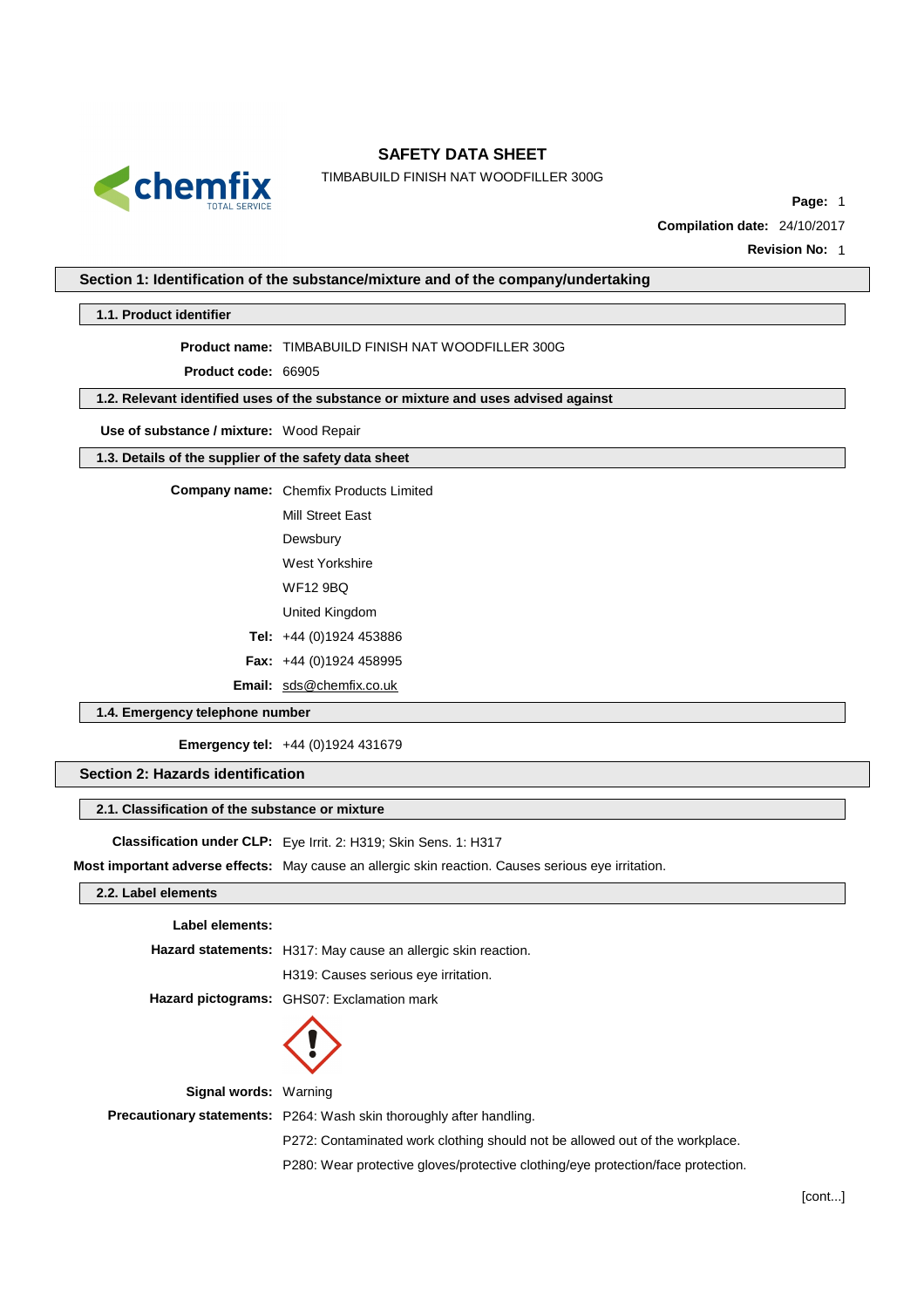### TIMBABUILD FINISH NAT WOODFILLER 300G

**Page:** 2

P302+352: IF ON SKIN: Wash with plenty of water/soap.

P305+351+338: IF IN EYES: Rinse cautiously with water for several minutes. Remove

contact lenses, if present and easy to do. Continue rinsing.

P337+313: If eye irritation persists: Get medical advice/attention.

**2.3. Other hazards**

#### **Other hazards:** Not applicable.

**PBT:** This product is not identified as a PBT/vPvB substance.

### **Section 3: Composition/information on ingredients**

### **3.2. Mixtures**

#### **Hazardous ingredients:**

VINYL TOLUENE - REACH registered number(s): 01-21196222074-50-0000

| <b>EINECS</b>                                                          | CAS        | PBT/WEL | <b>CLP Classification</b>               | Percent |  |
|------------------------------------------------------------------------|------------|---------|-----------------------------------------|---------|--|
| 246-562-2                                                              | 25013-15-4 |         | Acute Tox. 4: H332; Asp. Tox. 1: H304;  | $3-10%$ |  |
|                                                                        |            |         | Eye Irrit. 2: H319; Flam. Liq. 3: H226; |         |  |
|                                                                        |            |         | Skin Irrit. 2: H315                     |         |  |
| DIBENZOYL PEROXIDE - REACH registered number(s): 01-2119511472-50-XXXX |            |         |                                         |         |  |
|                                                                        |            |         |                                         |         |  |

| 202-327-6 | $94-36-0$ | Eye Irrit. 2: H319; Aquatic Acute 1: |                                     | $1 - 3%$ |
|-----------|-----------|--------------------------------------|-------------------------------------|----------|
|           |           |                                      | H400; Aquatic Chronic 1: H410; Org. |          |
|           |           |                                      | Perox, EF: H242: Skin Sens, 1: H317 |          |

### **Section 4: First aid measures**

#### **4.1. Description of first aid measures**

**Skin contact:** Remove all contaminated clothes and footwear immediately unless stuck to skin. Wash immediately with plenty of soap and water.

**Eye contact:** Bathe the eye with running water for 15 minutes. Consult a doctor.

**Ingestion:** Wash out mouth with water. Consult a doctor.

**Inhalation:** Remove casualty from exposure ensuring one's own safety whilst doing so. Consult a doctor.

### **4.2. Most important symptoms and effects, both acute and delayed**

**Skin contact:** There may be irritation and redness at the site of contact.

**Eye contact:** There may be irritation and redness. The eyes may water profusely.

**Ingestion:** There may be soreness and redness of the mouth and throat.

**Inhalation:** There may be irritation of the throat with a feeling of tightness in the chest. Exposure may cause coughing or wheezing.

**Delayed / immediate effects:** Immediate effects can be expected after short-term exposure.

**4.3. Indication of any immediate medical attention and special treatment needed**

**Immediate / special treatment:** Eye bathing equipment should be available on the premises.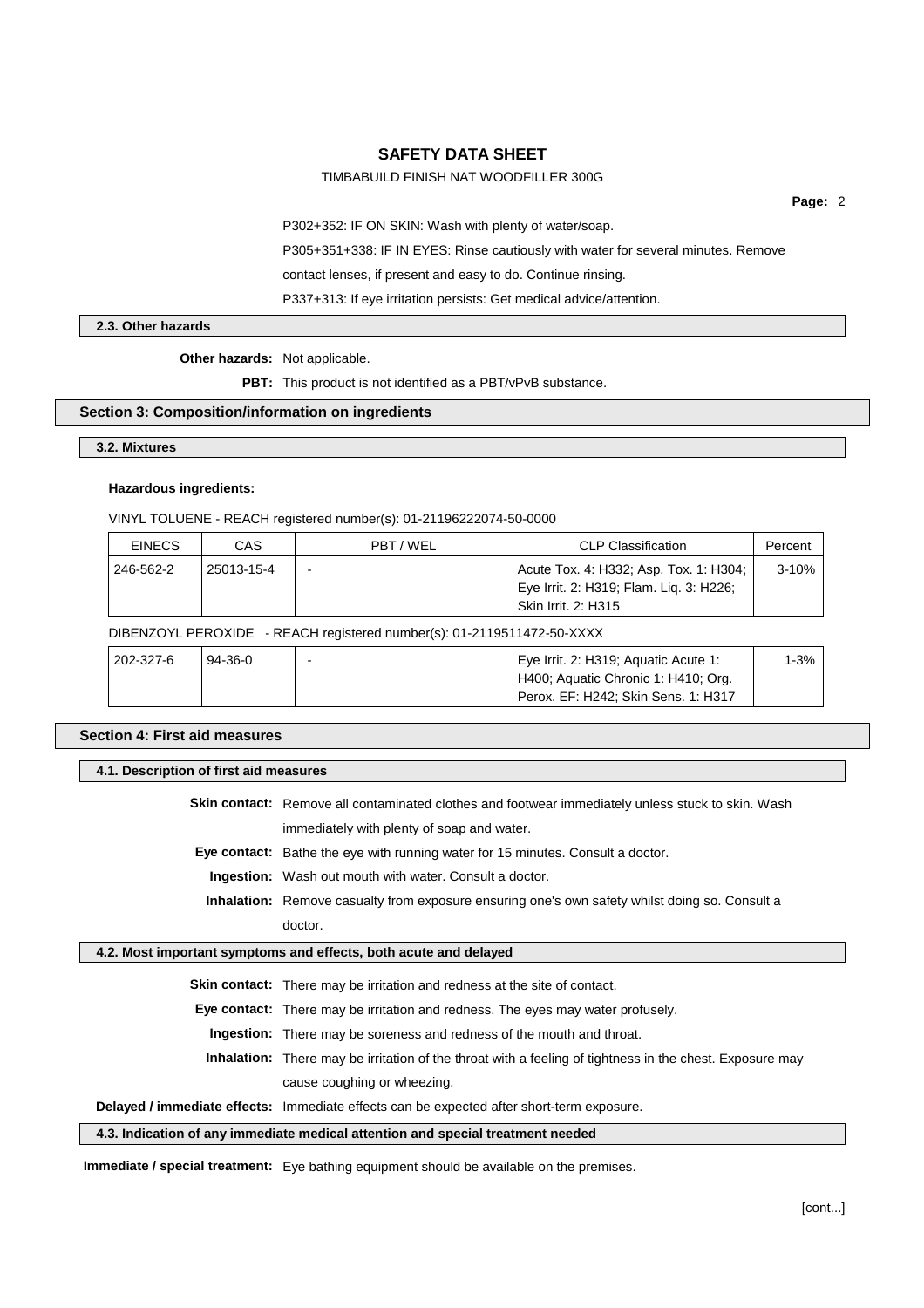#### TIMBABUILD FINISH NAT WOODFILLER 300G

#### **Section 5: Fire-fighting measures**

#### **5.1. Extinguishing media**

**Extinguishing media:** Suitable extinguishing media for the surrounding fire should be used.

### **5.2. Special hazards arising from the substance or mixture**

**Exposure hazards:** In combustion emits toxic fumes.

#### **5.3. Advice for fire-fighters**

**Advice for fire-fighters:** Wear self-contained breathing apparatus. Wear protective clothing to prevent contact with skin and eyes.

#### **Section 6: Accidental release measures**

### **6.1. Personal precautions, protective equipment and emergency procedures**

**Personal precautions:** Refer to section 8 of SDS for personal protection details. If outside do not approach from downwind. If outside keep bystanders upwind and away from danger point. Mark out the contaminated area with signs and prevent access to unauthorised personnel. Do not create dust.

#### **6.2. Environmental precautions**

**Environmental precautions:** Do not discharge into drains or rivers.

#### **6.3. Methods and material for containment and cleaning up**

**Clean-up procedures:** Transfer to a closable, labelled salvage container for disposal by an appropriate

method.

### **6.4. Reference to other sections**

**Reference to other sections:** Refer to section 8 of SDS.

# **Section 7: Handling and storage**

### **7.1. Precautions for safe handling**

**Handling requirements:** Avoid direct contact with the substance. Ensure there is sufficient ventilation of the area.

Do not handle in a confined space. Avoid the formation or spread of dust in the air.

### **7.2. Conditions for safe storage, including any incompatibilities**

**Storage conditions:** Store in a cool, well ventilated area. Keep container tightly closed.

**Suitable packaging:** Must only be kept in original packaging.

**7.3. Specific end use(s)**

**Specific end use(s):** No data available.

# **Section 8: Exposure controls/personal protection**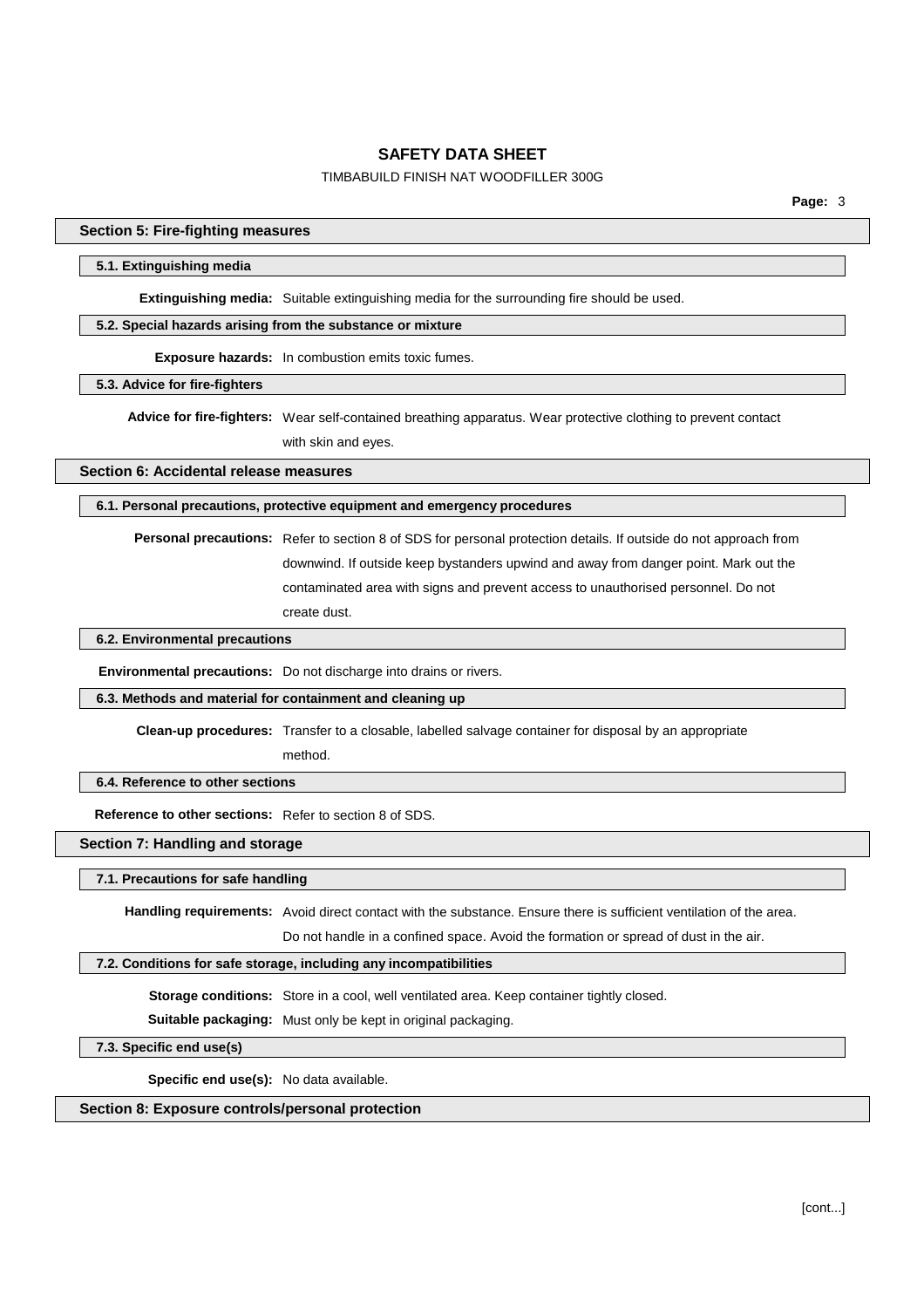### TIMBABUILD FINISH NAT WOODFILLER 300G

**Page:** 4

### **8.1. Control parameters**

**Hazardous ingredients:**

### **DIBENZOYL PEROXIDE**

#### **Workplace exposure limits: Respirable** dust

| State | 8 hour TWA | 15 min. STEL | 8 hour TWA | 15 min. STEL |
|-------|------------|--------------|------------|--------------|
| UK    | 5 mg/m3    |              |            |              |

#### **DNEL/PNEC Values**

**DNEL / PNEC** No data available.

#### **8.2. Exposure controls**

|                                     | Engineering measures: Ensure there is sufficient ventilation of the area.                                             |  |
|-------------------------------------|-----------------------------------------------------------------------------------------------------------------------|--|
|                                     | <b>Respiratory protection:</b> Self-contained breathing apparatus must be available in case of emergency. Respiratory |  |
|                                     | protective device with particle filter.                                                                               |  |
| Hand protection: Protective gloves. |                                                                                                                       |  |
|                                     | <b>Eye protection:</b> Safety glasses. Ensure eye bath is to hand.                                                    |  |
|                                     | <b>Skin protection:</b> Protective clothing.                                                                          |  |
|                                     | Environmental: Ensure all engineering measures mentioned in section 7 of SDS are in place.                            |  |

### **Section 9: Physical and chemical properties**

# **9.1. Information on basic physical and chemical properties**

| <b>State: Paste</b>                   |                                         |
|---------------------------------------|-----------------------------------------|
| <b>Colour: Various</b>                |                                         |
|                                       | <b>Odour:</b> Characteristic odour      |
| <b>Evaporation rate: Negligible</b>   |                                         |
| <b>Solubility in water:</b> Insoluble |                                         |
|                                       | Also soluble in: Most organic solvents. |
| <b>Viscosity: Viscous</b>             |                                         |
| <b>Relative density: 1.9</b>          | <b>VOC g/l:</b> $2.26$                  |
|                                       |                                         |

### **9.2. Other information**

**Other information:** Solid suspension - classified as non-flammable according to results from Test N.1 test

method for readily combustible solids.

### **Section 10: Stability and reactivity**

**10.1. Reactivity**

**Reactivity:** Stable under recommended transport or storage conditions.

## **10.2. Chemical stability**

**Chemical stability:** Stable under normal conditions.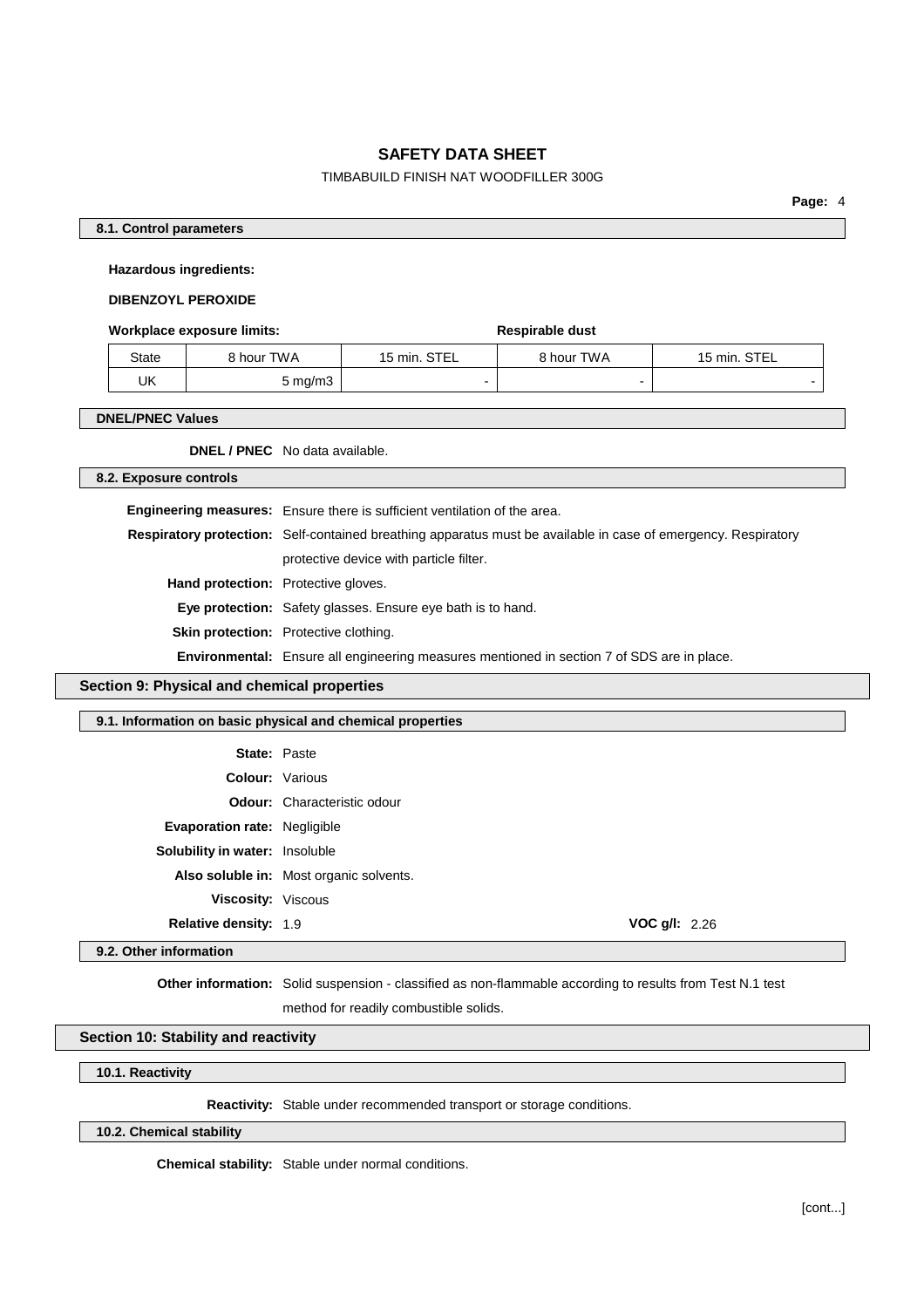### TIMBABUILD FINISH NAT WOODFILLER 300G

### **10.3. Possibility of hazardous reactions**

**Hazardous reactions:** Hazardous reactions will not occur under normal transport or storage conditions.

Decomposition may occur on exposure to conditions or materials listed below.

#### **10.4. Conditions to avoid**

**Conditions to avoid:** Heat.

**10.5. Incompatible materials**

**Materials to avoid:** Strong oxidising agents. Strong acids.

### **10.6. Hazardous decomposition products**

**Haz. decomp. products:** In combustion emits toxic fumes.

### **Section 11: Toxicological information**

### **11.1. Information on toxicological effects**

#### **Hazardous ingredients:**

#### **DIBENZOYL PEROXIDE**

| <b>ORL</b>     | <b>RAT</b> | LD50 | 2000 | mg/kg |
|----------------|------------|------|------|-------|
| <b>VAPOURS</b> | <b>RAT</b> | LD50 | 24.3 | mg/kg |

#### **Relevant hazards for product:**

| Hazard                         | Route | <b>Basis</b>            |
|--------------------------------|-------|-------------------------|
| Serious eye damage/irritation  | OP1   | ' Hazardous: calculated |
| Respiratory/skin sensitisation | DRM   | Hazardous: calculated   |

### **Symptoms / routes of exposure**

|                                           | <b>Skin contact:</b> There may be irritation and redness at the site of contact.                                |  |
|-------------------------------------------|-----------------------------------------------------------------------------------------------------------------|--|
|                                           | <b>Eye contact:</b> There may be irritation and redness. The eyes may water profusely.                          |  |
|                                           | <b>Ingestion:</b> There may be soreness and redness of the mouth and throat.                                    |  |
|                                           | <b>Inhalation:</b> There may be irritation of the throat with a feeling of tightness in the chest. Exposure may |  |
|                                           | cause coughing or wheezing.                                                                                     |  |
|                                           | Delayed / immediate effects: Immediate effects can be expected after short-term exposure.                       |  |
| <b>Other information:</b> Not applicable. |                                                                                                                 |  |
|                                           |                                                                                                                 |  |

**Section 12: Ecological information**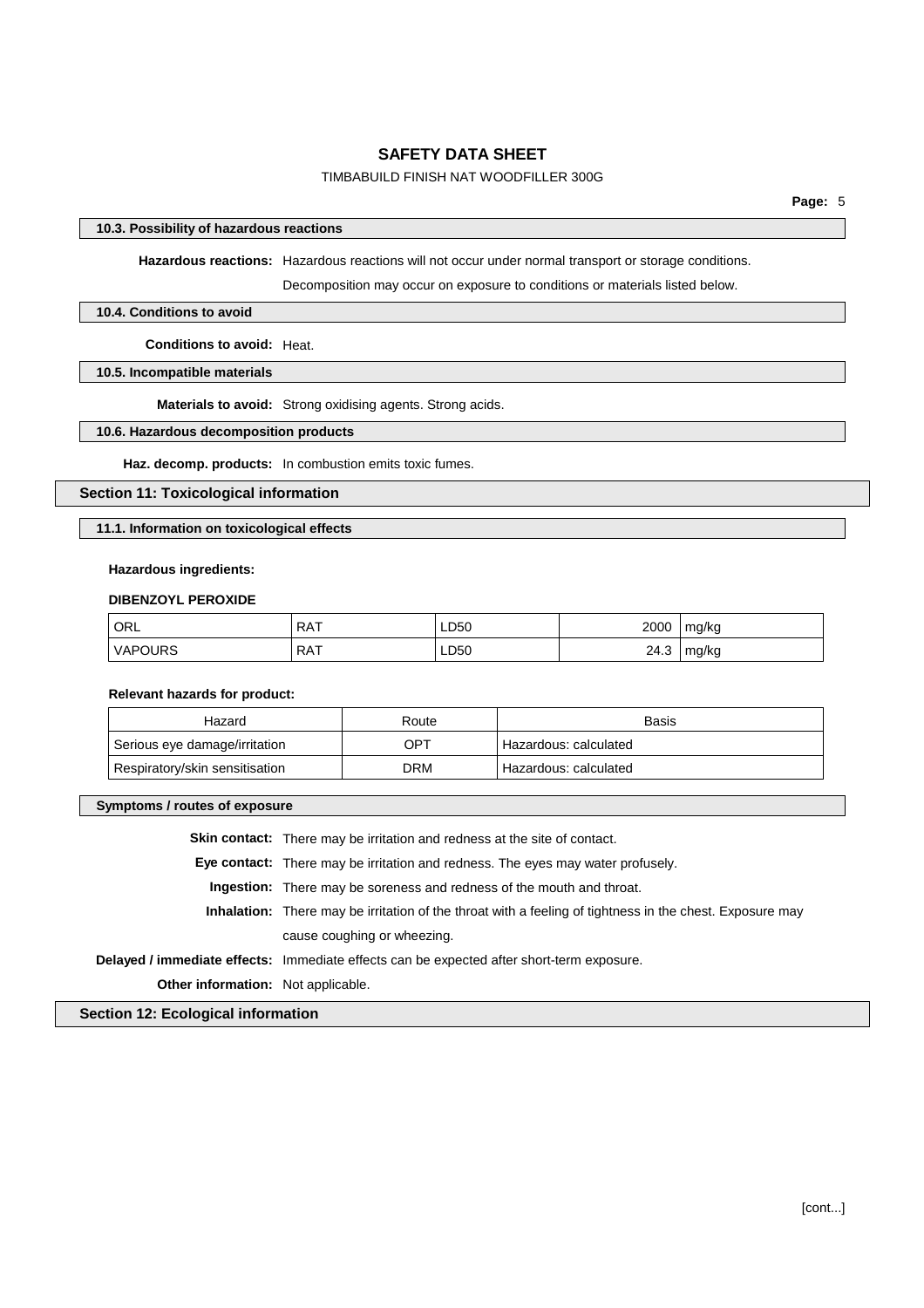### TIMBABUILD FINISH NAT WOODFILLER 300G

**Page:** 6

#### **12.1. Toxicity**

#### **Ecotoxicity values:** COMPONENT. B

| <b>Species</b> | Test      | Value | Units |
|----------------|-----------|-------|-------|
| <b>ALGAE</b>   | 72H ErC50 | >60   | mq/l  |
| <b>FISH</b>    | 96H LC50  | >100  | mq/l  |
| Daphnia magna  | 48H EC50  | >11   | mq/l  |
| <b>FISH</b>    | 48H EC50  | >7    | mg/l  |

#### **Hazardous ingredients:**

#### **DIBENZOYL PEROXIDE**

| ALGAE                               | 72H ErC50 | 0.0711         | ma/l |
|-------------------------------------|-----------|----------------|------|
| Daphnia magna                       | 48H EC50  | $0.110$   mg/l |      |
| RAINBOW TROUT (Oncorhynchus mykiss) | 96H LC50  | 0.0602         | mq/l |

#### **12.2. Persistence and degradability**

**Persistence and degradability:** Biodegradable.

**12.3. Bioaccumulative potential**

**Bioaccumulative potential:** No bioaccumulation potential.

**12.4. Mobility in soil**

**Mobility:** Insoluble in water.

#### **12.5. Results of PBT and vPvB assessment**

**PBT identification:** This product is not identified as a PBT/vPvB substance.

#### **12.6. Other adverse effects**

**Other adverse effects:** Negligible ecotoxicity.

#### **Section 13: Disposal considerations**

**13.1. Waste treatment methods**

|                             | <b>Disposal operations:</b> Transfer to a suitable container and arrange for collection by specialised disposal      |
|-----------------------------|----------------------------------------------------------------------------------------------------------------------|
|                             | company.                                                                                                             |
| Waste code number: 08 04 09 |                                                                                                                      |
|                             | <b>Disposal of packaging:</b> Dispose of in a regulated landfill site or other method for hazardous or toxic wastes. |
|                             | <b>NB:</b> The user's attention is drawn to the possible existence of regional or national                           |
|                             | regulations regarding disposal.                                                                                      |

#### **Section 14: Transport information**

**Transport class:** This product does not require a classification for transport.

### **Section 15: Regulatory information**

### **15.1. Safety, health and environmental regulations/legislation specific for the substance or mixture**

**Specific regulations:** Not applicable.